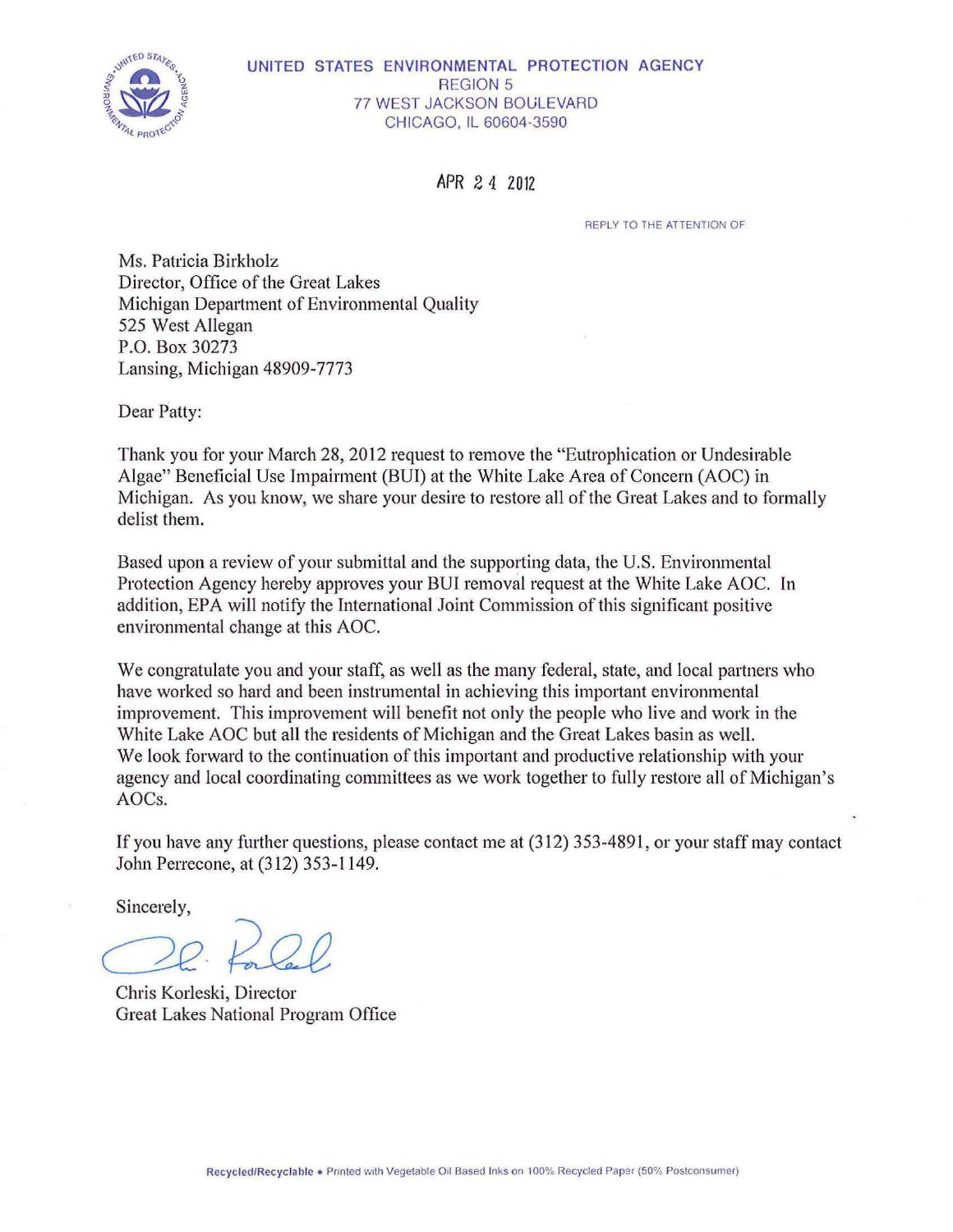cc: Dan Wyant, Director, MDEQ Frank Ruswick, MDEQ, Office of Great Lakes Rick Hobrla, MDEQ, Office of Great Lakes Jolm Riley, MDEQ, Office of Great Lakes Dr. Saad Jasmin, IJC Jeff Auch, Muskegon Conservation District Wendy Carney, EPA, GLNPO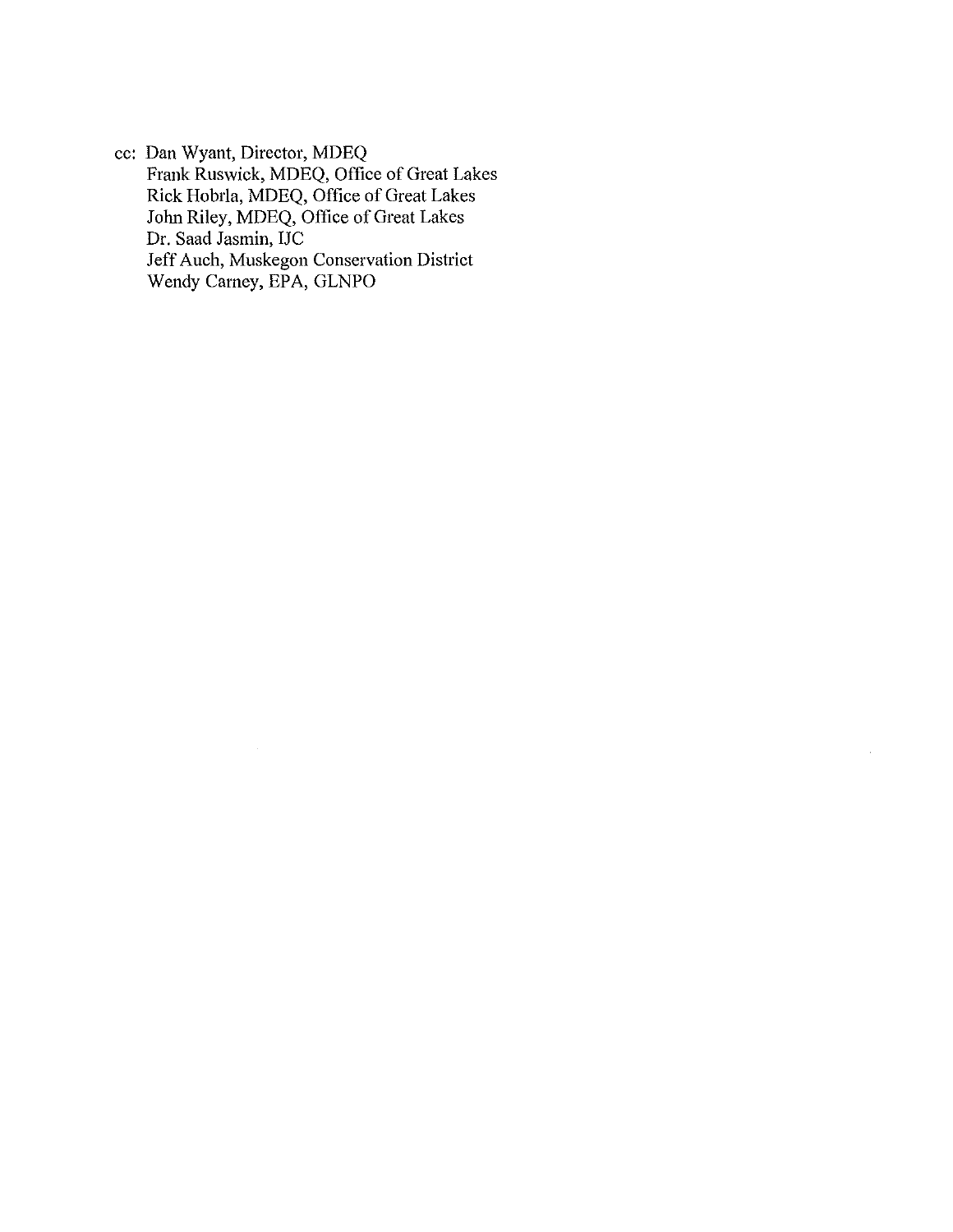



March 28, 2012

Mr. Chris Korleski, Director Great Lakes National Program Office United States Environmental Protection Agency Region 5 77 West Jackson Boulevard (G-17 J) Chicago, Illinois 60604-3507

Dear Mr. Korleski:

I am writing to request the United States Environmental Protection Agency (U.S. EPA}, Great Lakes National Program Office's (GLNPO), concurrence with the removal of the Eutrophication or Undesirable Algae Beneficial Use Impairment (BUI} from the White Lake Area of Concern (AOC). The Michigan Department of Environmental Quality (MDEQ}, Office of the Great Lakes (OGL) has assessed the status of the BUI in accordance with the state's Guidance for Delisting Michigan's Great Lakes Areas of Concern, and recommends that the BUI be removed from the list of impairments in the White Lake AOC.

Enclosed, please find documentation to support this recommendation, including the BUI Removal Recommendation document prepared by MDEQ staff. The White Lake Public Advisory Council (PAC) submitted a letter supporting this recommendation, which is included with this package. The proposed BUI removal was public noticed via the Mich-RAP listserv, the MDEQ Calendar, the MDEQ AOC program web site, and via the PAC's e-mail list. No written comments were received in response to the public notice period, which ran from February 27, 2012 to March 27, 2012.

We value our continuing partnership in the AOC Program and look forward to working with GLNPO in the removal of additional BUis in the near future. If you need further information concerning this request, please contact Mr. John Riley, OGL, at 517-335-4122, or you may contact me.

Director<br>Patricia Birkholz<br>Director **Director** 

517-335-4056

Enclosures

cc: Mr. Jeff Auch, Muskegon Conservation District Mr. John Perrecone, U.S. EPA Mr. Dan Wyant, MDEQ Mr. Frank Ruswick, OGL Mr. Richard Hobrla, OGL Mr. John Riley, OGL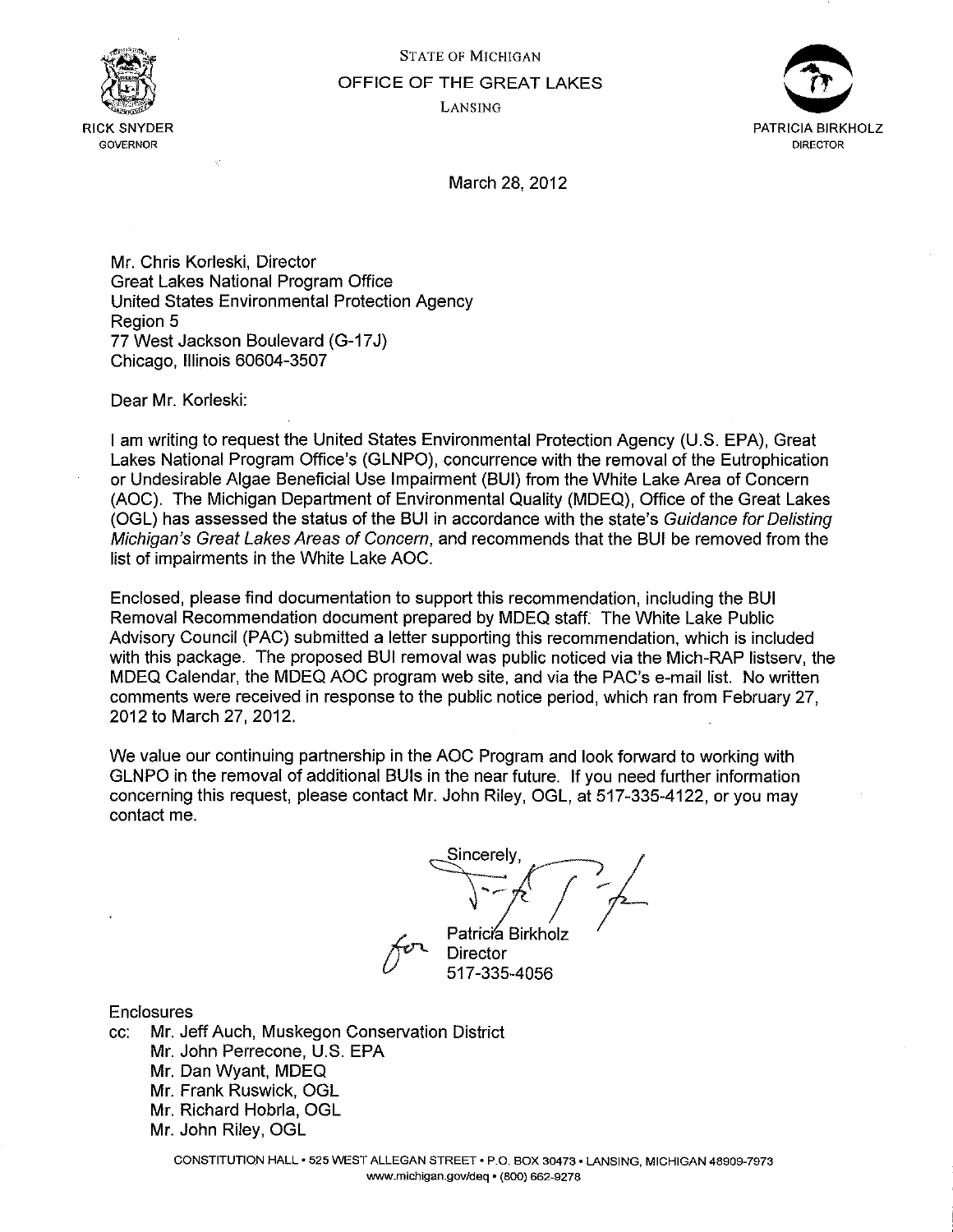# **Removal Recommendation Eutrophication or Undesirable Algae Beneficial Use Impairment White Lake Area of Concern**

#### **Issue**

Michigan Department of Environmental Quality (MDEQ), Office of the Great Lakes, Areas of Concern (AOC) program staff recommend the removal of the Eutrophication or Undesirable Algae Beneficial Use Impairment (BUI) for the White Lake AOC based on the review of relevant documentation pursuant to the process and criteria set forth in the Guidance for Delisting Michigan's Great Lakes Areas of Concern (Guidance) (MDEQ, 2008). This recommendation is made with the support of staff from the United States Environmental Protection Agency (USEPA) Great Lakes National Program Office, the MDEQ, and the White Lake Public Advisory Council (PAC).

# **Background**

White Lake is a 10.4 km<sup>2</sup> drowned river mouth lake located in western Michigan. The lake was listed as an AOC in 1987 because of severe environmental impairments related to the historic discharge of municipal and industrial wastes. The Eutrophication or Undesirable Algae BUI was listed for White Lake because high nutrient levels were present in the lake due to the discharge of municipal sewage and tannery wastes. Surface water total phosphorus (TP) concentrations averaged nearly 50 µg/L in 1972, chlorophyll a averaged 12 µg/L, and Secchi disk transparencies were below 1.7 m (Freedman et al 1979). White Lake was in the middle of the eutrophic range as listed by the Carlson Index (Carlson 1977). The lake also experienced frequent, late summer blooms of cyanobacteria. Water quality studies in 2005 found that surface water TP concentrations averaged 30 µg/L, chlorophyll a averaged 8 µg/L, and Secchi disk transparency was near 2 m (AWRI 2007).

Seven BUIs remain associated with the White Lake AOC: Eutrophication or Undesirable Algae, Loss of Fish and Wildlife Habitat, Degradation of Fish and Wildlife Populations, Degradation of Aesthetics, Restrictions on Drinking Water Consumption or Taste and Odor Problems, Restrictions on Fish Consumption, and Degradation of Benthos. This document pertains only to the Eutrophication or Undesirable Algae BUI.

# **Removal Criteria**

According to the State's Guidance, the Eutrophication and Undesirable Algae BUI will be considered restored when:

• no waterbodies within the AOC are included on the list of impaired waters due to nutrients or excessive algal growths in the most recent Clean Water Act Water Quality and Pollution Control in Michigan: Section 303(d) and 305(b) Integrated Report (Integrated Report), which is submitted to U.S. EPA every two years.

On March 28, 2009 the MDEQ accepted a locally-developed target for the Eutrophication and Undesirable Algae BUI as being functionally equivalent to the MDEQ's restoration criteria in the Guidance, while remaining within the scope of the AOC program. The White Lake PAC's AOCspecific criteria are as follows:

The Eutrophication and Undesirable Algae BUI will be considered restored when: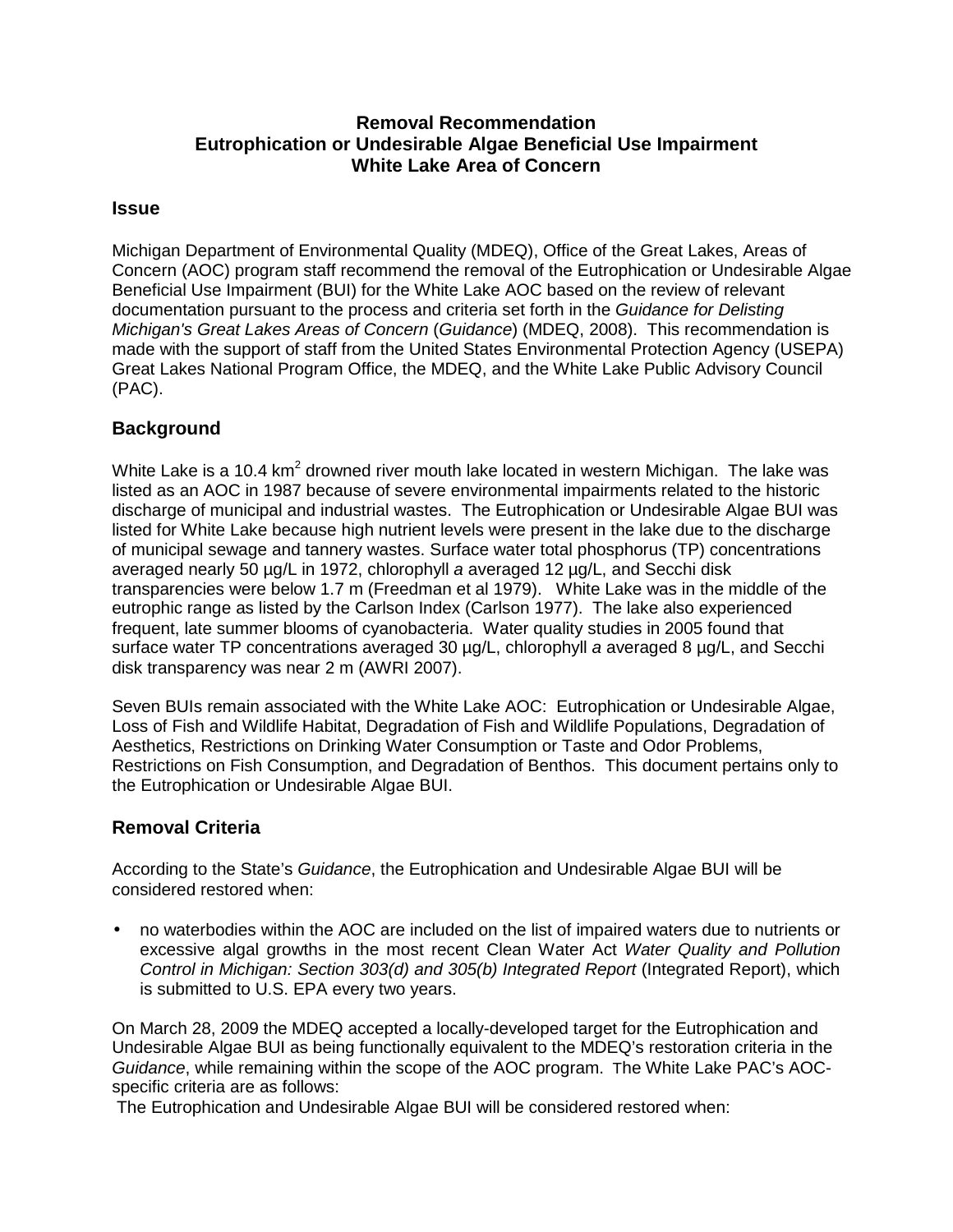Removal Recommendation: Eutrophication or Undesirable Algae BUI, White Lake AOC Page 2

1) no waterbodies within the AOC are included on the list of impaired waters due to nutrients or excessive algal growths in the current Clean Water Act Water Quality and Pollution Control in Michigan: Section 303(d) and 305(b) Integrated Report; and

2) the following average annual concentrations/values meet criteria (Table 1) in White Lake after 5 years.

| Indicator                              | Target       | Reasoning                            |
|----------------------------------------|--------------|--------------------------------------|
| Surface Total Phosphorus Concentration | $30 \mu g/l$ | MDNR Recommendation for the 1987 RAP |
| Chlorophyll a                          | $10 \mu g/l$ | U.S. EPA <sup>2</sup>                |
| Secchi Disk depth                      | ~2.0~m       | Pentwater Lake as reference          |
| <b>Trophic Status Index</b>            | 50-55        | Pentwater Lake as reference          |

Table 1. Eutrophication and Undesirable Algae BUI Delisting Targets and Indicators.

<sup>1</sup> A total phosphorus concentration of 30 µg/l (during spring and fall turnover) was recommended to maintain water quality at levels

that will not produce nuisance algal blooms.<br><sup>2</sup> A Chlorophyll *a* target of 10 µg/l (during the summer) was recommended to maintain water quality at levels that will minimize nuisance algal blooms.

# **Supporting Data**

MDEQ staff searched the 2010 Clean Water Act Water Quality and Pollution Control in Michigan: Section 303(d) and 305(b) Integrated Report, as well as the 2012 draft version of the report and found that no waterbodies within the AOC are included in either list of impaired waters due to nutrients or excessive algal growths. Therefore, achievement of criterion number 1 is met.

Beginning in 2009, Dr. Richard Rediske at Grand Valley State University's Annis Water Resources Institute (AWRI) worked with the White Lake Public Advisory Council to evaluate existing nutrient-related data (Table 2). Early in the process, it was determined that previously collected data showed White Lake had met the State's delisting criteria, in addition to meeting the more specific locally-developed criteria, between 2004 and 2006. Although the mean values for some parameters (i.e., Chl a in 2006) slightly exceeded the local criteria (10.3 µg/l vs 10 µg/l), data averaged over three years showed that the delisting targets were met. The grand mean for the Trophic Status Index (TSI) during 2004-2006 was 50, indicating that White Lake was in the target range (50 - 60). Since the TSI integrates Chlorophyll a, Total Phosphorus, and Secchi Disk Depth, these data demonstrated that water quality was significantly improved and that eutrophication was no longer an impairment in White Lake.

| Summer<br>Means   | TP-P<br>(ug/L) | <b>TSI</b><br>ТP | Chl a<br>(ug/L) | <b>TSI</b><br>Chl a | Secchi<br><b>Disk</b> | <b>TSI</b><br>Secchi<br><b>Disk</b> | <b>TSI</b><br><b>Total</b> |
|-------------------|----------------|------------------|-----------------|---------------------|-----------------------|-------------------------------------|----------------------------|
| 2004              | 33             | 54               | 9.98            | 51                  | 1.9                   | 51                                  | 52                         |
| 2005              | 22             | 48               | 4.8             | 45                  | 2.7                   | 46                                  | 47                         |
| 2006              | 25             | 50               | 10.3            | 53                  | 2.0                   | 50                                  | 51                         |
| <b>Grand Mean</b> | 27             | 51               | 8               | 50                  | 2.2                   | 49                                  | 50                         |

Table 2. White Lake Water Quality Indicators, 2004-2006 (Luttenton et al, 2007).

One aspect of the local criteria specified by the White Lake Public Advisory Council for meeting annual water quality standards was that a five year interval between samplings be used for the assessment. This requirement was meant to ensure that water quality targets are being met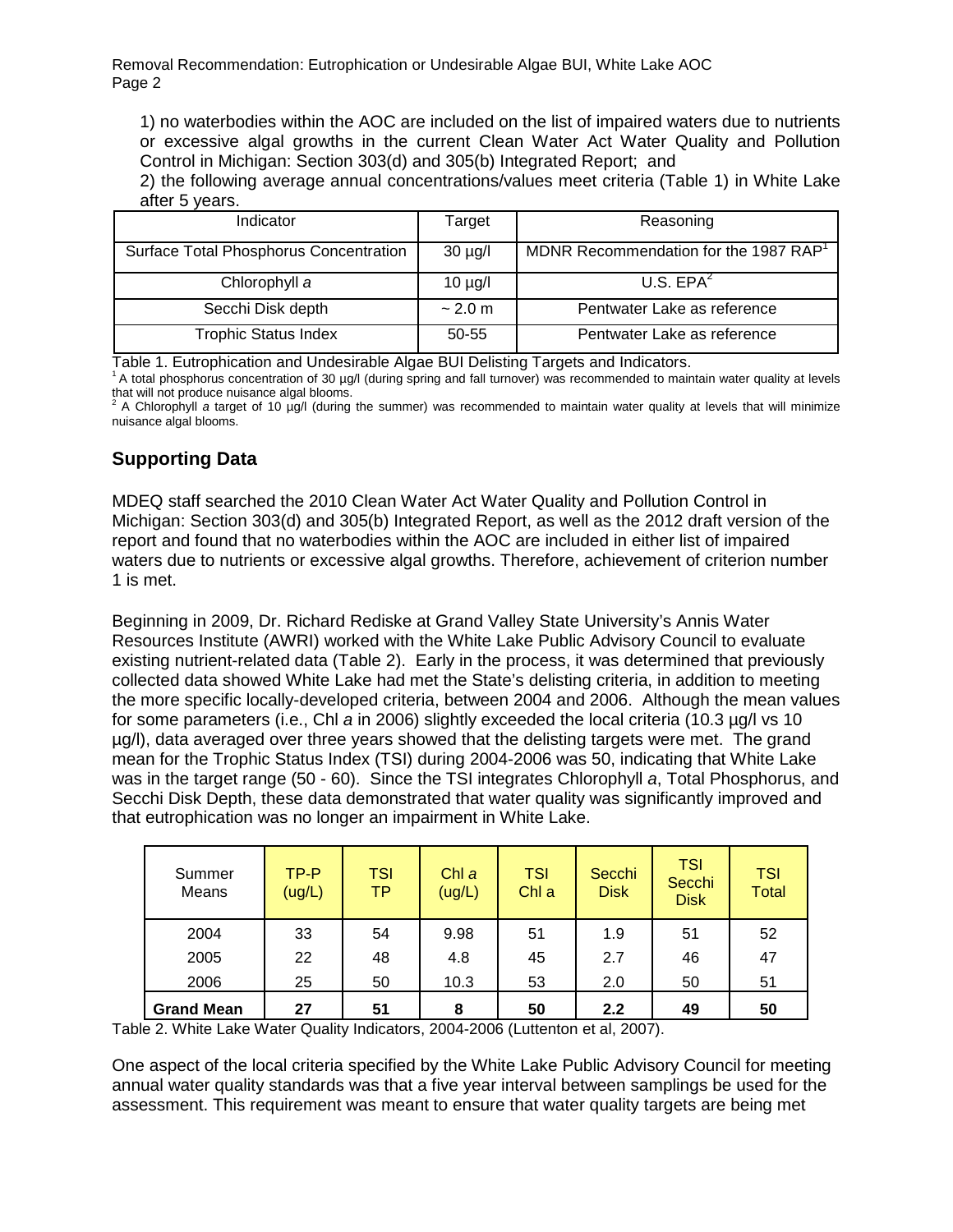Removal Recommendation: Eutrophication or Undesirable Algae BUI, White Lake AOC Page 3

over a longer period of time, rather than merely during a single annual sampling. Therefore, additional monitoring was scheduled for 2011.

# **2011 Monitoring Program**

Water quality sampling was coordinated by Dr. Rediske in 2011. Samples were collected on July 19 (summer) and October 24 (fall turnover) at the locations shown in Figure 1. The results of the water quality samples are shown in Table 3. Mean total phosphorous (TP) and chlorophyll a results were below the target values during the summer and fall sampling events. Secchi Disc depth exceed the target values. The 2011 results were similar to 2005 data (Luttenton et al, 2007) and are below target values. The Trophic Status Index Total was calculated to be 50 during the summer and 48 for the fall sampling event, both consistent with the target value developed by the PAC. The results indicate that the restoration progress of White Lake has achieved the target values for removal of the Eutrophication or Undesirable Algae BUI.

|                  | Summer July 19, 2011 |                        |                 | Fall October 24, 2011 |                        |                 |  |
|------------------|----------------------|------------------------|-----------------|-----------------------|------------------------|-----------------|--|
| <b>Station</b>   | TP<br>$(\mu g/l)$    | Chlor a<br>$(\mu g/l)$ | Secchi Disc (m) | TP<br>$(\mu g/l)$     | Chlor a<br>$(\mu g/l)$ | Secchi Disc (m) |  |
|                  | 27                   | 7.8                    | 1.8             | 28                    | 5.5                    | 2.2             |  |
| $\mathbf{2}$     | 25                   | 7.2                    | 2.2             | 22                    | 5.8                    | 2.5             |  |
| 3                | 21                   | 7.0                    | 2.1             | 24                    | 4.3                    | 2.1             |  |
| <b>Mean</b>      | 24                   | 7.3                    | 2.0             | 25                    | 5.2                    | 2.3             |  |
| <b>Target</b>    | 30                   | < 10                   | $\geq 2$        | 30                    | < 10                   | $\geq 2$        |  |
| <b>2005 Mean</b> | 28                   | 8                      | 1.8             | 20                    | 7                      | 2.2             |  |
| <b>TSI</b> Index | 50                   | 50                     | 50              | 50                    | 47                     | 48              |  |
| <b>TSI Total</b> | 50                   |                        |                 | 48                    |                        |                 |  |

Table 3. White Lake Water Quality Indicators, 2011 (Rediske, 2011).

# **Analysis**

Evaluation of the available data was a straightforward, comparative process. MDEQ AOC program staff shared the data with EPA Great Lakes National Program Office staff and the MDEQ Water Resources Division Aquatic Biologist with responsibility for the geographic area that includes White Lake. The White Lake Public Advisory Council has reviewed the data, in addition to Dr. Rediske. All are in agreement that the local targets have been met and all are in support of removing the Eutrophication or Undesirable Algae BUI.

Water quality data from 2004 to 2006 meets the locally-established criteria for BUI removal. Five years later, data collected in 2011 demonstrates that White Lake continues to meet the water quality targets set by the White Lake PAC. None of the federal or state agency staff, or local PAC members expressed any reservations about the data or these conclusions. All are in agreement that the Eutrophication or Undesirable Algae BUI can be considered restored in the White Lake AOC.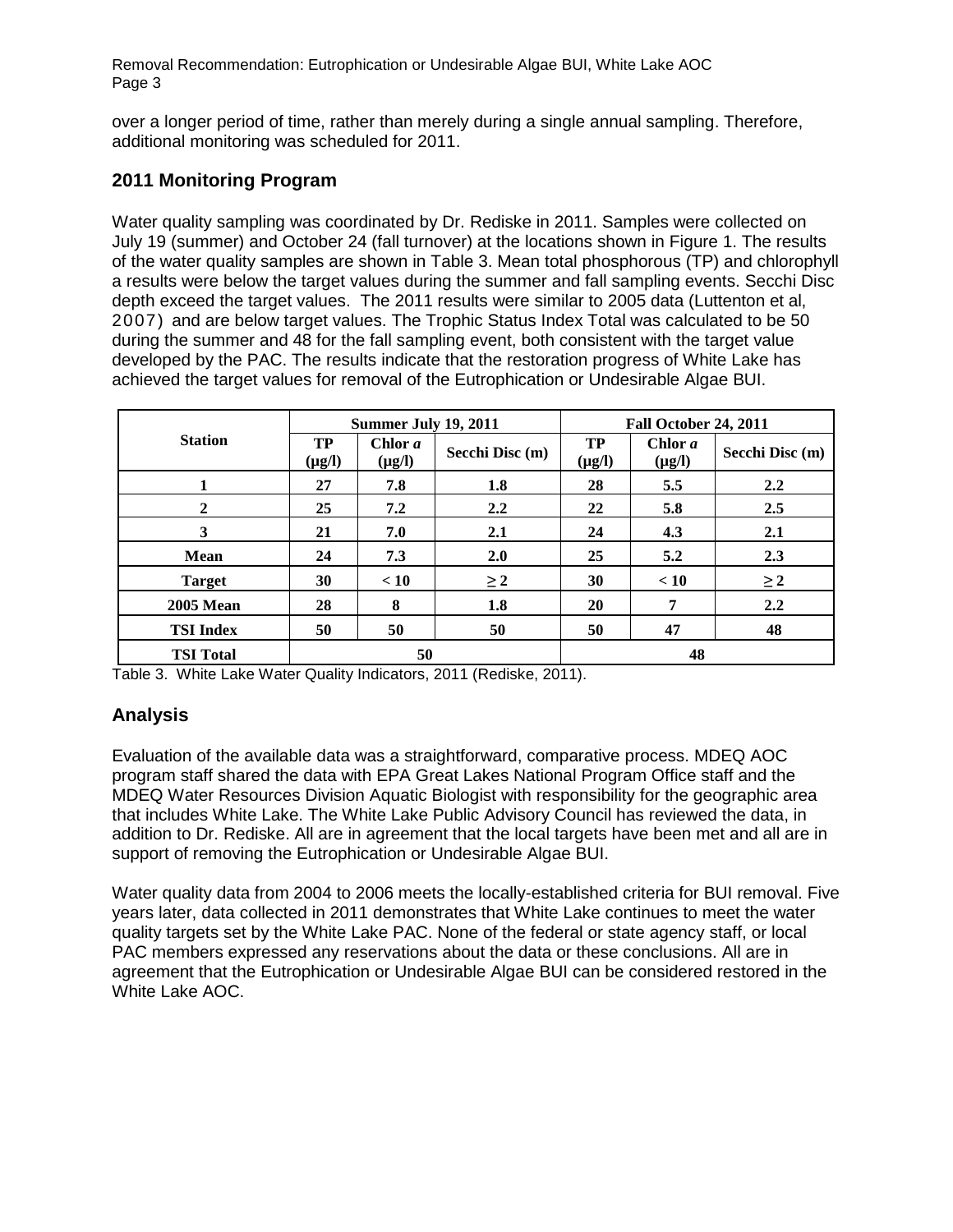

Figure 1. White Lake water quality monitoring stations. These locations represent the entire east to west gradient of the lake and associated depth gradients. Sample sites ranged in depth from 6 m at Site 1 to approximately 19 m at Sites 2 and 3. (Rediske, 2011)

# **Recommendation**

Based upon review of the data and technical input from AWRI, MDEQ and EPA staff, removal of the Eutrophication or Undesirable Algae BUI in the White Lake AOC is recommended. The data and this Removal Recommendation were shared and discussed with the White Lake PAC. The PAC submitted a formal letter of support for removal of the BUI, dated February 3, 2012.

This proposed action was public noticed for 30 days via posting to the Mich-RAP listserv, listing in the MDEQ Calendar, and posting to the White Lake PAC's email list. Supporting documents were posted on the MDEQ's AOC program web page for public review and comment from February 27 through March 27, 2012. No written comments were received during the public notice period.

# **References**

- Carlson. R.E. 1977. A trophic state index for lakes. Limnology and Oceanography 22:361-369.
- Freedman, P. L., R. P. Canale and M. T. Auer. 1979. Applicability of land treatment of wastewater in the Great Lakes area basin: Impact of wastewater diversion, spray irrigation on water quality in the Muskegon County, Michigan, lakes. EPA-905/9-79-006-